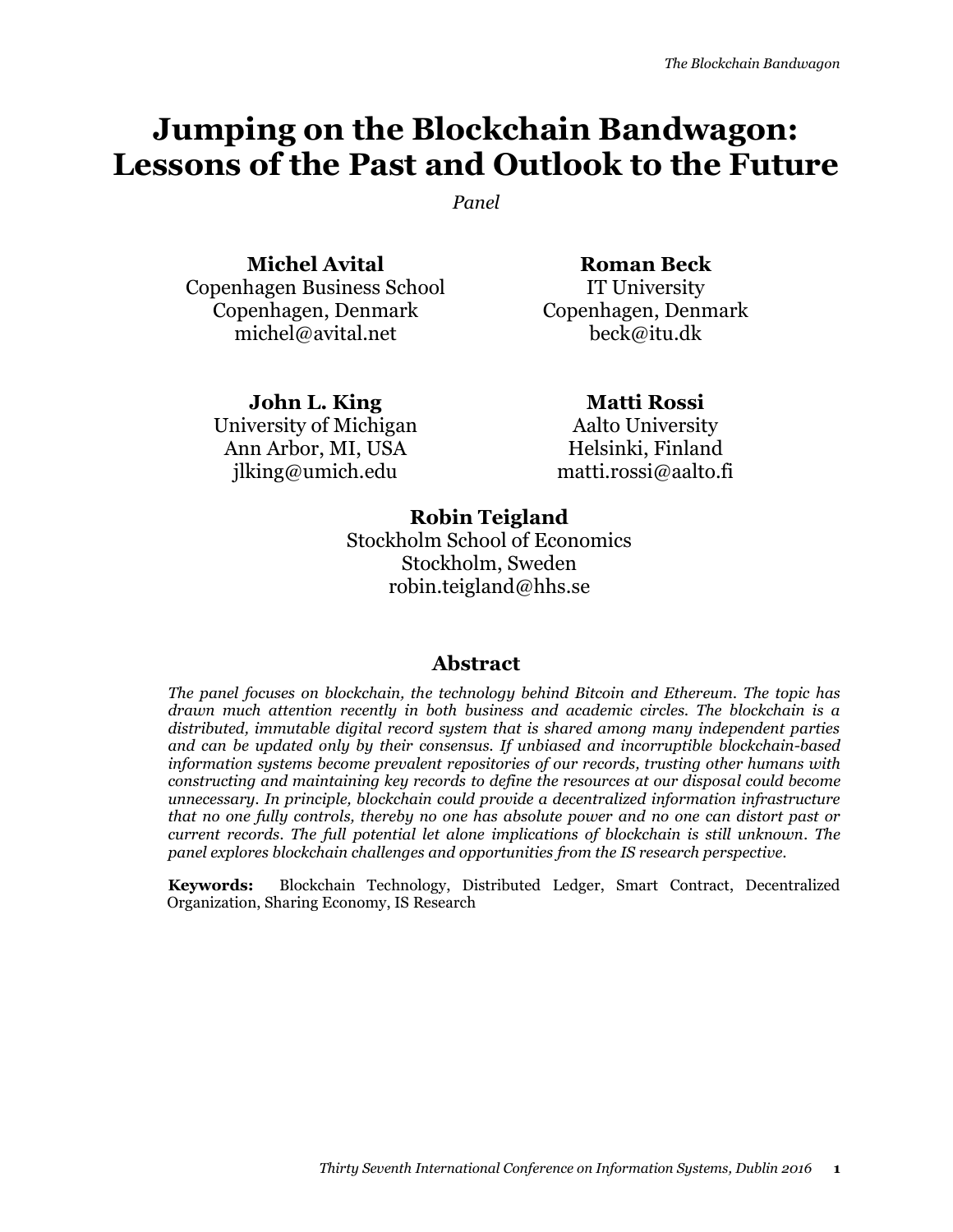## **Introduction**

The panel is about blockchain, the concept behind Bitcoin and other cyber-currencies. The topic has been discussed in the mass media almost on a daily basis, and has drawn much attention in business and academic circles. A blockchain is a distributed digital record system that is maintained and governed by a consensus mechanism. It is essentially a distributed and immutable record or ledger of digital events that is shared by independent parties, and updated only by a consensus of a majority of the participants in the system.

The implications of blockchain might be significant because it offers an alternative logic to record keeping which is part and parcel of the human enterprise. With the proliferation of blockchain-based information systems, individuals and organizations might not need to trust entities outside their control to keep the record straight in their respective environments. In contrast, at this time, there is no viable alternative and we still need banks to construct and maintain financial records, hospitals to construct and maintain health records, and universities to construct and maintain education records. This is "natural" and people have virtually no choice but to trust others to construct and maintain records that define credentials and resources. This inherent vulnerability of modernity could be mitigated in part through reliance on unbiased and incorruptible blockchain-based digital agents.

The financial sector is currently leading the way in using blockchain, but other industries including shipping, transportation, healthcare, and entertainment are following quickly. If blockchain lives up to its potential, it could deliver a new level of objectivity and ironclad trust that even the most reputable trustees in the physical world cannot match. It could provide a decentralized global information infrastructure where no one has full control or absolute power. If no one can distort or lie about past or current events things would indeed change. The blockchain vision is nascent, but as more people jump on the bandwagon, the entities that currently hold socio-economic power are alarmed. They can be expected to gear up, fight back and defend their turf.

The emerging blockchain ecosystem enables new forms of organizing and human cooperation. In principle, blockchain might allow new heights of liberty, equality, and fraternity. The panel explores the IS research perspective provided by the blockchain phenomenon, and its potential consequences for organizational practices, economic imperatives, and social order.

# **Positions and Exploration**

Building on the inherent dialectics and mixed feelings toward blockchain technology that range from excitement to disregard in business organizations and government institutions, the panel explores and debates the potential prospects of the blockchain, possible effects on the economy and social order, how information technology might enable new forms of business and organizational model and evolve in response to the market and the social forces that drive the emerging ecosystem. We provide a framework to help future examination and development of blockchain-based applications that might become part of the infrastructure and mainstream economy.

Following an introduction, the panel will discuss the blockchain phenomenon and explore related economic, social, and technological implications that will be consolidated into the trajectory of information systems research. Building on research experience and expertise, each of the panelists will approach the underlying discussion from a unique reference point. *John King* will highlight the implications of the blockchain to the institutional and technological infras tructures; *Matti Rossi* will highlight the radical openness characteristic of the blockchain and its implication to innovation and organization; *Roman Beck* will highlight the implications of the blockchain to economic theories and subsequently to the financial sector and financial markets; *Robin Teigland* will highlight the role of blockchain in reframing the next generation of sharing economy business models and its implications to the labor markets; *Michel Avital* will moderate the panel and serve as devil's advocate.

Discussion will cover the following main themes in the current blockchain discourse: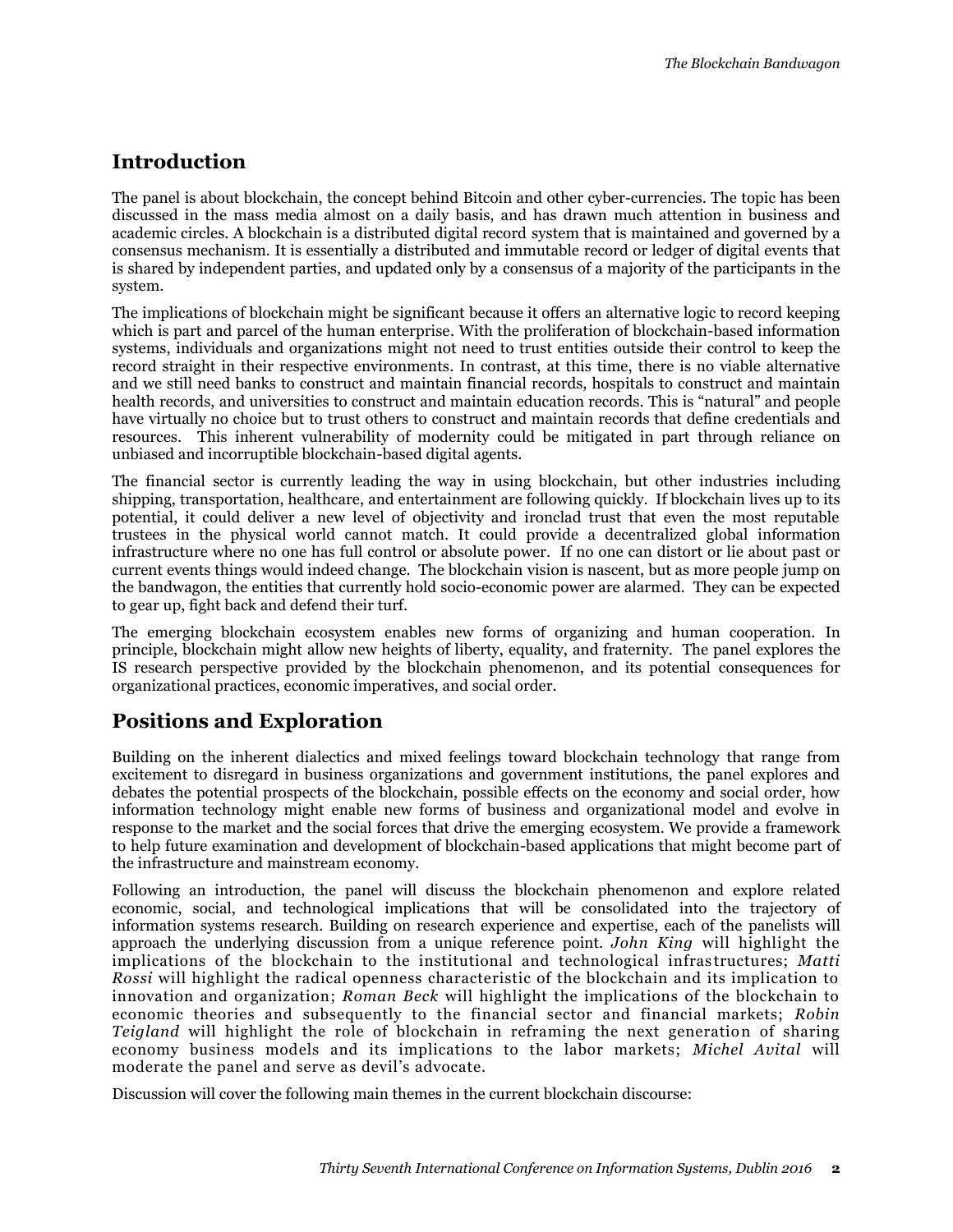#### *Theme 1 – Blockchain as Accelerating Force of Innovation*

Alternative blockchain solutions, such as Ethereum or Hyperledger, illustrate the growing interest in the underlying technology. They underscore the economically efficient concept of smart contracts and new organizational forms (e.g., distributed autonomous organizations, or DAOs) that enable the development of cryptocurrencies and novel payment systems as well as transfer of property rights through a programmable execution logic on the blockchain. These blockchain solutions encourage the development of new business models in the context of e-commerce and the sharing economy. They also could "revolutionize" industries. The financial services industry has already started investing heavily in blockchain technology, with many banks starting in-house prototyping on private ledger solutions that experiment with the technology for corporate bond management, over the counter derivatives trading, and trading of non-listed shares. These are incremental changes, but more radical infrastructural blockchain solutions are being developed for intra- and inter-bank transaction systems. The driving vision of R3 CEV, a consortium of global financial institutions, will develop a blockchain-based infrastructure to manage industry-wide financial reference and financial instruments data cooperatively, and develop new financial applications and services that are not now possible. It is no wonder that blockchain is also making considerable waves in government circles at national and international levels. The EU hopes to increase transparency and reduce fraud and corruption while enabling borderless economic transactions. Estonia is innovating in this space by developing blockchain solutions for public notary services and healthcare records, as part of its efforts in e-residency. Blockchain might reduce transaction costs by removing third party intermediaries, and reduce risk as trust becomes more process-based than characteristic or institutional-based. This could enable one-off transactions between parties regardless of physical location. As blockchain is developed and implemented, research opportunities are emerging in IT-enabled network effects, IT-enabled organizations, IT-enabled value creation and competitive advantage, global e-business and collaboration, information security, data privacy, the digitalization of trust, the role of IS in policymaking, and the degree to which digital trust and blockchain technology benefits societal wealth production.

#### *Theme 2 –Radical Openness of Dynamic Repositories on a Global Scale*

Blockchain can be used for legal and public records like titles, birth certificates, voting polls, and court records. It can be used to create "smart property" in which blockchain performs inventory, tracking, and buy-sell functions for hard assets like diamonds or cars. Blockchain can be useful for sharing digital content in a controlled way. Blockchain is a transactional mechanism for that can allow peerless, trusted networks. It can guarantee transactions while providing anonymity for the parties involved. In an emerging programmable world, where physical things become programmable and get connected, more digital goods are reused and sold.

That said, not all is simplified. Systems such as Bitcoin are vulnerable to speculation and misinformation (Brezo & Bringas, 2012), and the lack of coordination from a central bank can be both a strength and a weakness for the decentralized payment and trust infrastructure. Trust on the platform can erode if forks appear, as currently demonstrated in Bitcoin. True openness is a design feature related to the ledger itself. Openness can nurture information exchange and trust within the developer communities, and without transparency and openness, collapse or bank runs are likely. Blockchain is new. Its full effects probably will not be apparent for some time. The most hyperbolic claims of blockchain are probably exaggerated. Blockchain is unlikely to do away with central banking authorities or other intermediaries. Disintermediation involving IT is almost always reintermediation. Current intermediaries remain because they are in a good position to ensure that they are beneficiaries of the new intermediation. Elements of the current financial system are likely to appropriate blockchain and apply it to their own interests, and "corner" solutions in which blockchain replaces traditional intermediaries are less likely that "intermediate" solutions in which traditional intermediaries retain power by taking on roles within the blockchain innovation. A particularly important element of this is the concept of "openness," that usually translates into "transparency." Contrary to popular belief, the current financial system is not particularly transparent, and it is likely that full transparency would cripple future financial systems. This needs to be thought through in the discussion of blockchain implications.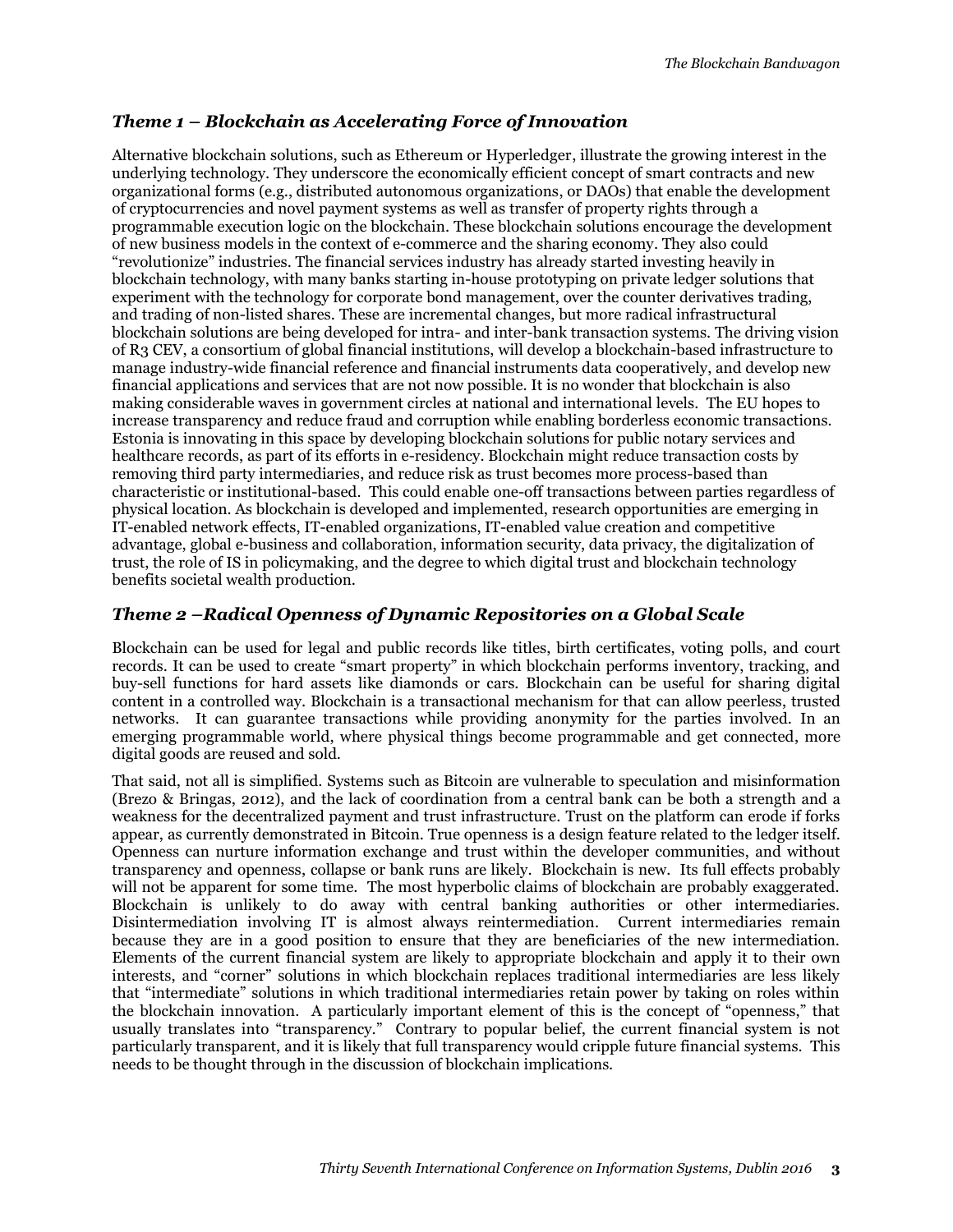#### *Theme 3 – Capitalism and Trust*

Capitalism depends on free and rapid flow of capital, usually in the form of funds. This underlies the concept of "liquidity." This is dependent on complicated trust structures, often involving third parties beyond the minimal party and counterparty. The establishment of trust is not well understood, even in the existing financial structure. Blockchain might represent a new way of establishing and maintaining trust. If blockchain is like other consequences of sociotechnical change, it might open new opportunities for exploration of trust and the role it plays in capitalism. At least two opportunities for IS research appear related to blockchain. The first concerns the incremental and supplementary application of blockchain to financial and other applications,. Research should go well beyond blockchain substituting for something (e.g., that blockchain will allow for substitution of "cashless" mechanisms for cash, something predicted many times that has never occurred). If blockchain is like other sociotechnical phenomena, it will supplement existing ways of doing things, not substitute for them. The second is the nature of trust, an issue that people agree is important but that has not been carefully studied.

#### *Theme 4 –Blockchain in IS and New Economic Models*

Blockchain might give rise to a new form of economy, which some refer to as cryptographic economic systems: collaborative, Internet-based environments for decentralized autonomous organizations, that can operate trust-free by completing transactions on the basis of self-enforcing rules. If so, economic agents might reduce transaction costs related to trust or reputation. For the sake of the argument, imagine that blockchain allows for trust-free or trust-less transactions. If so, transaction cost theory and principalagent theory are challenged (Beck et al., 2016). Both theories assume lack of trust and examine economic consequences of this. When Ronald Coase formulated transaction cost theory, he legitimized firms as the locus of value generation, and the market as the place where generated values could then be traded or sourced. He elaborated on properties and ownership, and his successors examined hybrid forms between market and hierarchy that generated value, but where properties, responsibilities and so on were less clearly distributed. New organizational forms were introduced beyond hierarchically organized and welldefined firms. Coase argued that firms only exist to avoid costs of using the market and its price mechanisms (e.g., costs for searching, negotiating, monitoring, and enforcing) that occur when goods or services are transferred between independent organizations, Other economic systems can be imagined with hybrid forms of sourcing that contain elements of markets and hierarchies, with decentralized decision making and rule-based action. Such organizations could have all kinds of shapes and appearances. They could be joint ventures, collaborations, alliances and so on. Blockchain could enable collaborative decentralized sourcing forms that incorporate elements of hierarchy and markets, secured through blockchain. Trust costs could be reduced or disappear, along with costs for monitoring and enforcing of contracts.

Similarly, with principle-agent theory the dilemma occurs when an agent acting on behalf of a principal cannot directly seen by the principal, and the principal cannot influence the behavior of the agent. The principal could be a customer, superior or shareholder. When the principal contracts with an agent, (provider, employee or manager), the agent might not want to act the best interests of the principle. If the agent seeks to maximize his own utility, a moral hazard exists. This is a problem of trust: the principal does not trust the agent to act in his or her best interest. Now assume that the task in question is coded as smart contract on the blockchain so each step of the transaction can be executed with certainty. Conditions relevant to the principal could be put into the smart contract. An investor funding a startup, might be willing to invest more if the startup is moving into a promising direction, so, an investment plan could be formulated as smart contract, automatically releasing money to the startup once certain predefined goals are reached. The investor could be more certain that the startup is growing and each round of funding is secured once the startup reaches its goals. The principle agent dilemma might be reduced through blockchain solutions, but might require experts like "coding economists." Information systems researchers with economic understanding should develop the systems and theories to support them, serving as boundary spanners and driving forces.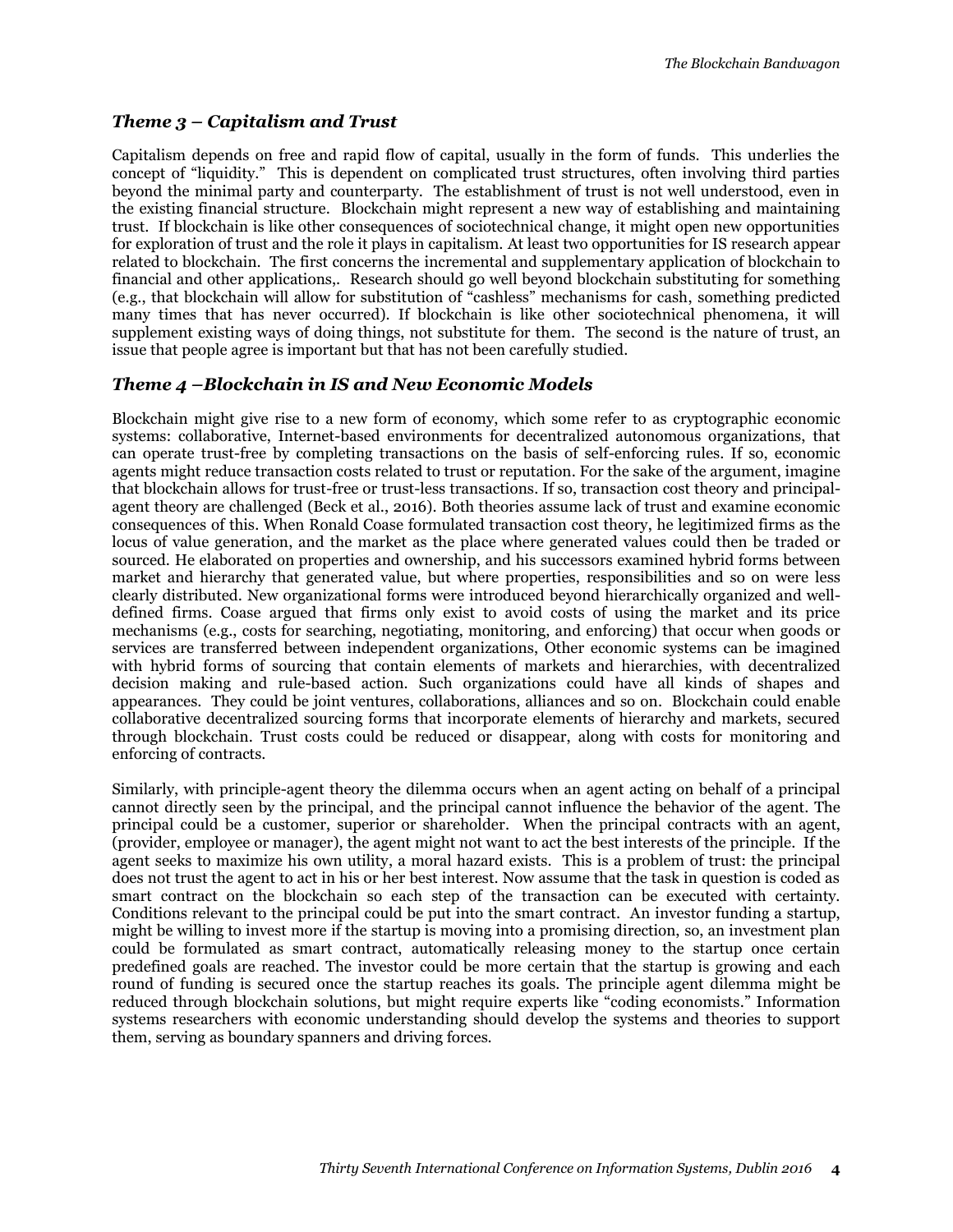## **Discussion Format**

The panel is likely to stimulate engaging discussion and appeal to a broad audience. The team of five seasoned panelists bring diverse perspectives and strong convictions about the significant potential of blockchain technology to business and society as well as to IS research. Overall, the panel is structured so that about a third of the panel time will remain for the audience participation, posing questions and engaging in debate. The panel will follow a roundtable discussion format with two rounds of questions. Building on the main themes in the current blockchain discourse that we have explored earlier, the panelists will draw on their rich experience and their knowledge of various flavors of the blockchain to answer three initial questions, as follows:

- What is blockchain and what are its key affordances?
- What economic and social rewards and risks might arise from blockchain?
- Does blockchain represent radical or incremental innovation?

After this discussion, the panel will focus on the implications of advances in blockchain to IS research. Questions for this portion of the panel discussion include:

- What IS research questions arise for blockchain?
- What potential does blockchain have to inspire long-term research in grand challenges?

The panel will use roundtable discussion. Michel Avital will serve as the moderator of the panel discussion, taking 5 minutes to outline the motivation for and objectives of the panel, and to introduce the panelists. The panelists will then take about 20 minutes to address the three initial questions. The audience will then be invited to spend 20 minutes responding to the panelists' remarks or question them about the topics. Many in the crowd are expected to contribute to the discussion given the popularity of the topic. The panel will then spend 20 minutes in the forward-looking phase of the discussion, exploring link between blockchain and IS research. Questions from the audience will be solicited for the final 20-25 minutes, and the moderator will conclude the panel with a summary of the main points.

Overall, the panel seeks to evoke provocative ideas and generative thinking about IS research on blockchain. It should also contribute to the general discourse and stimulate new insights about blockchain and the role of information systems in its development.

# **Participants**

**Michel Avital** is Microsoft Chair and Professor of IT Management in Copenhagen Business School. Digital innovation is the leitmotif of Michel's work that focuses on examining the crossroads of information, technology, and people. Building on positive modalities of inquiry, his research focuses on information and organization with an emphasis on the social aspects of information technologies. He has published over 100 articles on topics such as sharing economy, open big data, open design, generative systems design, creativity, innovation, green IT and sustainable value. He is an editorial board member of seven leading IS journals and has served in various organizing capacities in major international conferences such as ICIS, AOM, ECIS and other topical conferences. Michel is an advocate of openness and an avid proponent of cross-boundaries exchange and collaboration.

**Roman Beck** is Professor at the IT University of Copenhagen and Head of the Information Management Section as well as Head of Research Group. His research focuses on the role of IT on the changing nature of work and digitization of services on organizational level. Most of his research projects focus on generating value through social media analytics and blockchain solutions. He is interested in institutional logics, organizational mindfulness, and organizational awareness. Currently, he serves as Senior Editor for the DATA BASE journal and as Associate Editor for BISE and the Journal of Business Economics. He has published over 30 journal and 80 peer-reviewed conference articles in outlets such as MISQ, JIT, JSIS, ICIS, among others. Roman is currently serving at the AIS council as the region 2 representative.

**John Leslie King** is W.W. Bishop Professor at the University of Michigan School of Information. His research is on the relationship between change in information and communication technologies and change in highly institutionalized production sectors (common carrier communication, logistics,